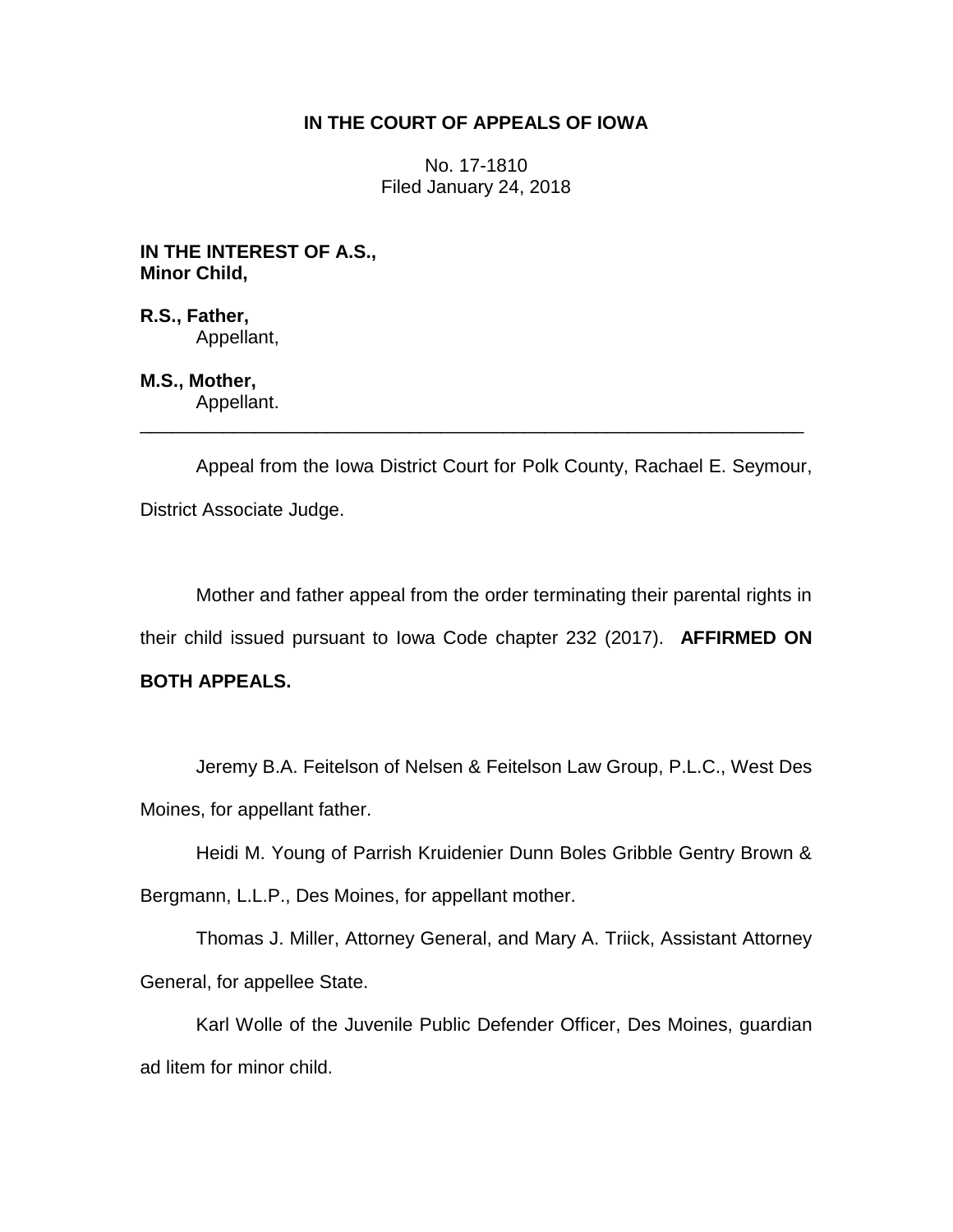Considered by Doyle, P.J., and Tabor and McDonald, JJ.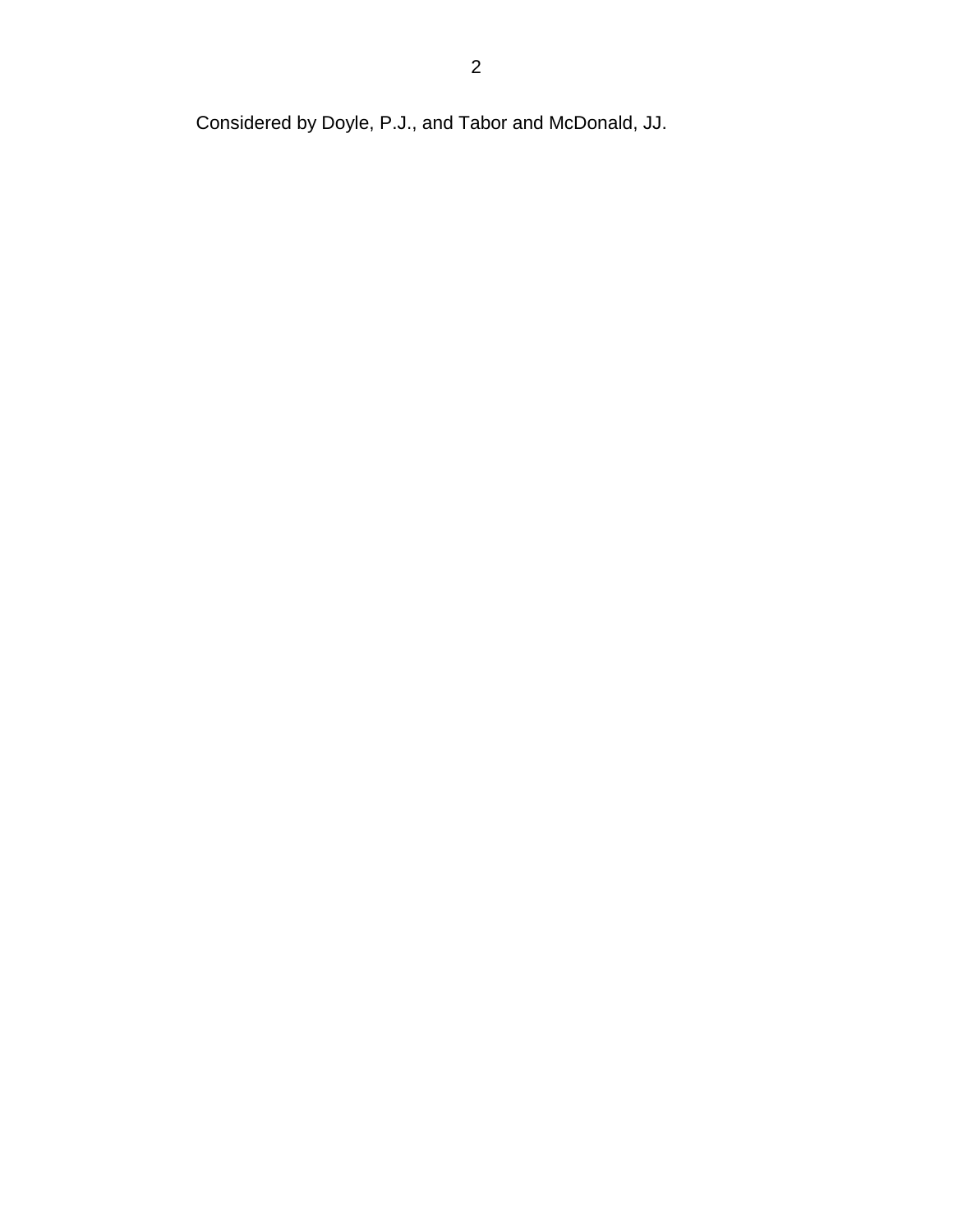## **MCDONALD, Judge.**

Madison and Ryan challenge the termination of their parental rights in their child A.S. The juvenile court terminated Madison's parental rights pursuant to Iowa Code section 232.116(1)(f) and (*l*) (2017) and Ryan's parental rights pursuant to Iowa Code section 232.116(1)(e), (f), and (*l*). This court reviews termination proceedings de novo. *See In re A.M.*, 843 N.W.2d 100, 110 (Iowa 2014). The statutory framework authorizing the termination of a parent-child relationship is well established and need not be repeated herein. *See In re P.L.*, 778 N.W.2d 33, 39 (Iowa 2010) (setting forth the statutory framework).

On de novo review, we conclude there is clear and convincing evidence supporting the statutory grounds authorizing the termination of the parent's respective rights. Madison does not challenge the sufficiency of the evidence supporting the statutory grounds, and Ryan challenges only ground (f), apparently conceding grounds (e) and (*l*). *See In re A.B.*, 815 N.W.2d 764, 774 (Iowa 2012) ("When the juvenile court terminates parental rights on more than one statutory ground, we may affirm the juvenile court's order on any ground we find supported by the record."). We reject Ryan's contention that he should be given an additional six months' time to address the causes of removal. *See* Iowa Code § 232.104(2)(b). The request is unavailing given his current incarceration and need for significant services upon his release.

We conclude there is clear and convincing evidence termination of Madison and Ryan's parental rights is in the best interest of the child. Both of the parents have untreated chronic substance-abuse disorders. *See, e.g., In re A.B.*, 815 N.W.2d at 776 (noting drug addiction can render a parent unable to care for

3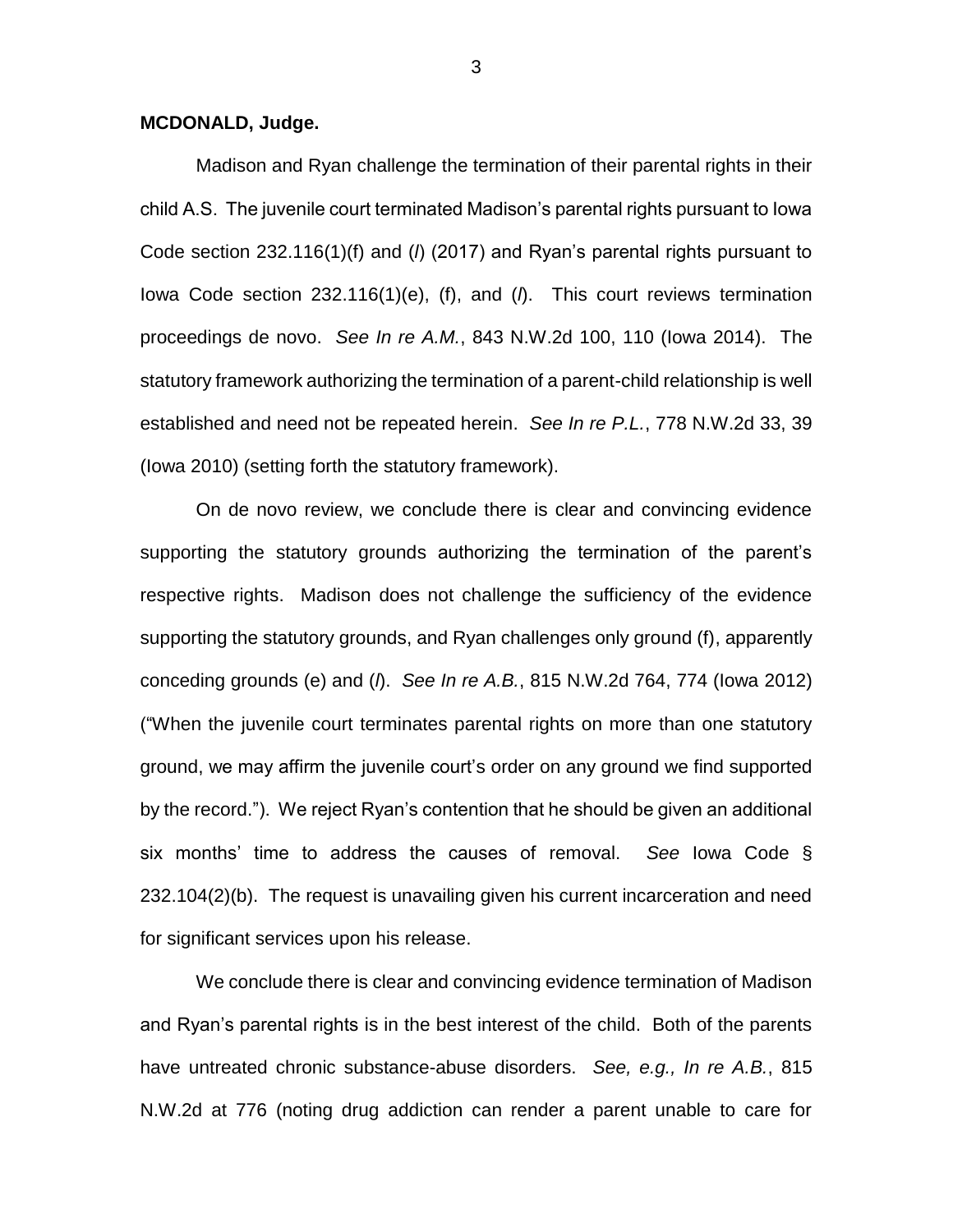children); *In re R.P.*, No. 16-1154, 2016 WL 4544426, at \*2 (Iowa Ct. App. Aug. 31, 2016) (affirming termination of parental rights of parent with history of drug abuse); *In re H.L.*, No. 14-0708, 2014 WL 3513262, at \*4 (Iowa Ct. App. July 16, 2014) (affirming termination of parental rights when parent had history of substance abuse). The parents' substance abuse has actively prevented them from providing appropriate care for the child. Both parents have significant untreated mental-health conditions, which has also prevented them from providing appropriate care for the child. *See, e.g.*, *In re T.P.*, 757 N.W.2d 267, 271 (Iowa Ct. App. 2008) (affirming termination of parental rights where non-compliance with recommended mental health treatment posed a risk to the child); *In re D.B.*, No 14–1311, 2014 WL 5253077, at \*4 (Iowa Ct. App. Oct. 15, 2014) (affirming termination of parental rights where mother had untreated mental health condition); *In re R.G.*, No. 14–1134, 2014 WL 6682335, at \*2–3 (Iowa Ct. App. Nov. 26, 2014) (same). There is also a long history of domestic violence between the parents. *See, e.g., In re I.M.*, No. 16-0685, 2016 WL 4036256, at \*1 (Iowa Ct. App. July 27, 2016) ("A child cannot be returned to the care of the mother where her abusive paramour presents a risk of harm to the children."); *In re K.P.*, No. 15-2078, 2016 WL 1703081, at \*3 (Iowa Ct. App. Apr. 27, 2016) (affirming termination on ground child could not be returned to the mother's care at the time of the hearing where mother had surreptitiously recommenced romance with abusive paramour); *In re S.C.*, No. 15-0262, 2015 WL 2089743, at \*2 (Iowa Ct. App. May 6, 2015) (affirming termination of rights where the mother failed to attend classes to address domestic violence and continued to maintain "regular, inappropriate, and harmful contact" with the abusive father); *In re J.F.*, No. 13-1956, 2014 WL 667789, at \*2 (Iowa Ct.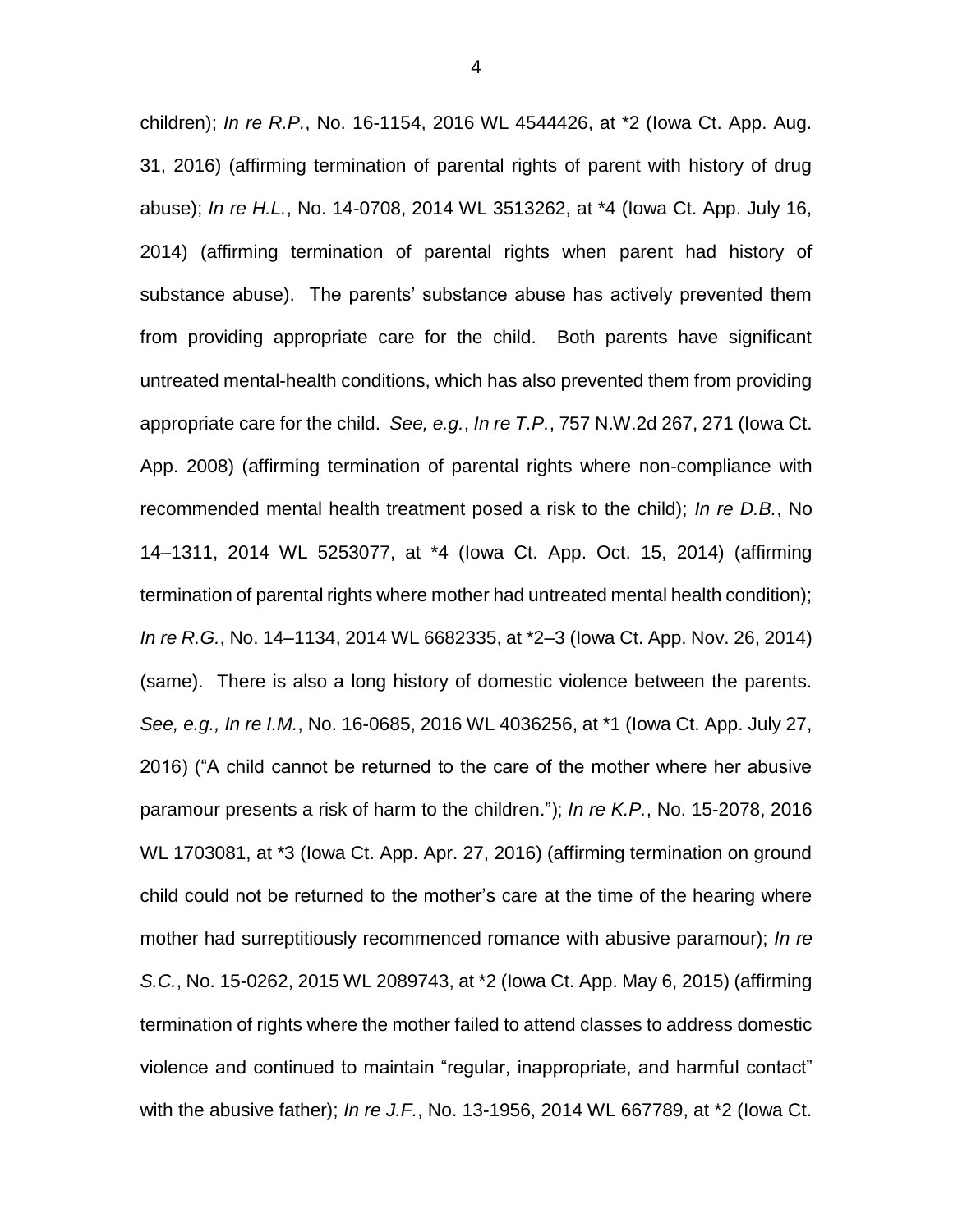App. Feb. 19, 2014) (affirming termination of rights pursuant to paragraph (h) where the mother exposed the child to domestic violence and unstable relationships); *In re D.H.*, No. 13-1693, 2014 WL 250256, at \*2 (Iowa Ct. App. Jan. 23, 2014) (affirming termination of rights where mother was involved in violent relationships); *In re C.C.*, 538 N.W.2d 664, 667 (Iowa Ct. App. 1995) (affirming termination where the mother's relationship with abusive boyfriend created a risk of harm to the children). Indeed, at the time of the termination hearing, Ryan was incarcerated for yet another domestic violence incident perpetrated against Madison.

Finally, we find no reason to exercise the discretion granted in Iowa Code section 232.116(3) to preserve the parent-child relationship. Both parents seek to maintain their legal ties to A.S. while placing her in a guardianship with her maternal grandparents. However, placement of a child with a relative under a permanency order is not a legally preferable alternative to termination of parental rights. See *In re L.M.F.*, 490 N.W.2d 66, 67–68 (Iowa Ct. App. 1992); *see also In re N.M.*, No. 17-0054, 2017 WL 1088119, at \*3 (Iowa Ct. App. Mar. 22, 2017). "An appropriate determination to terminate a parent-child relationship is not to be countermanded by the ability and willingness of a family relative to take the child." *In re C.K.*, 558 N.W.2d 170, 174 (Iowa 1997). Further, there is no evidence establishing a guardianship is in the best interest of the child. The evidence is actually to the contrary. The parents have a tense and conflicted relationship with A.S.'s maternal grandparents. The juvenile court found, and we agree, that Ryan would actively seek to disrupt the guardianship upon his release from prison in the absence of an order terminating his parental rights.